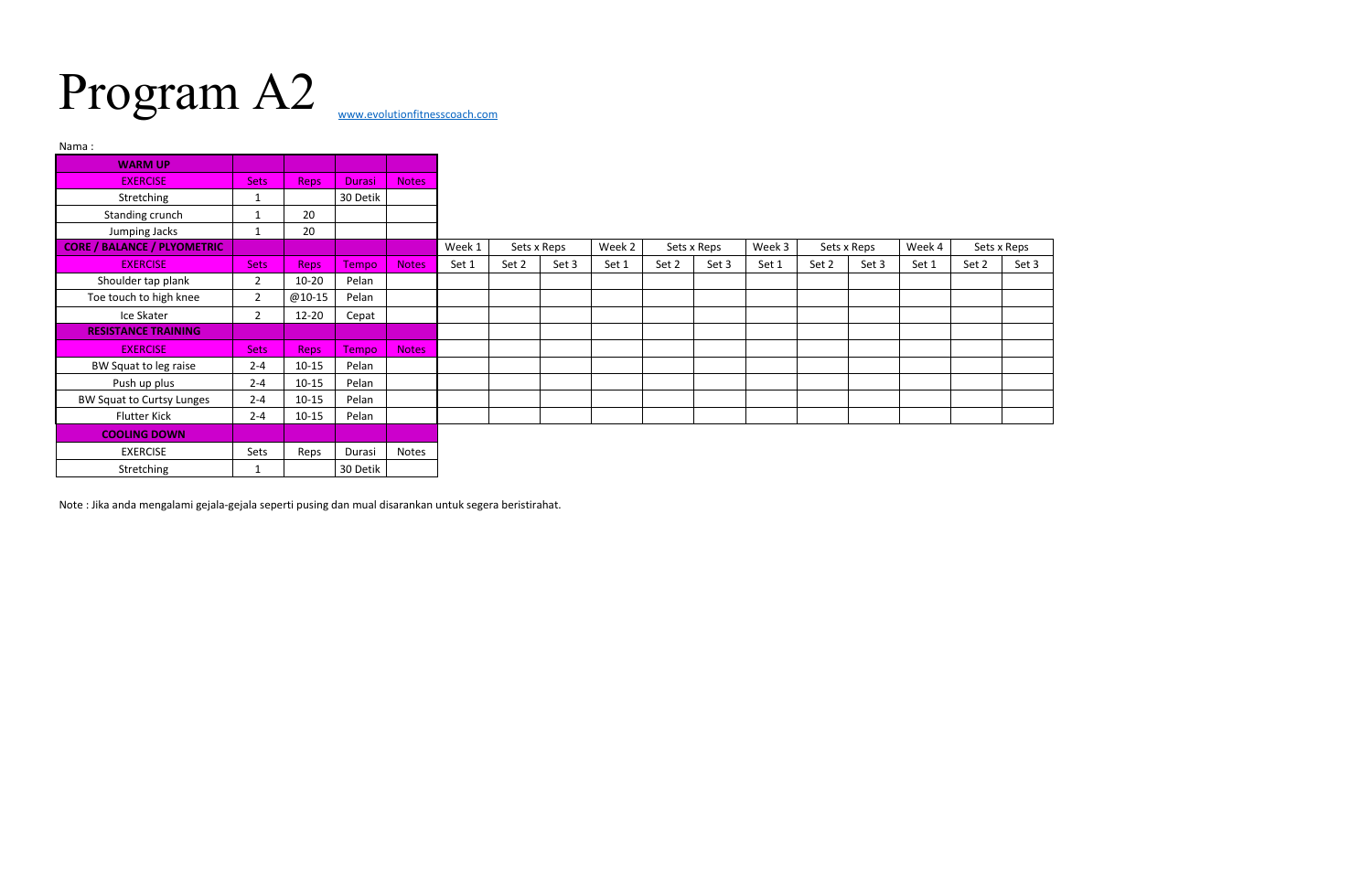## Program B2

| Nama:                              |                |             |          |              |        |             |       |        |             |       |        |             |       |        |             |       |
|------------------------------------|----------------|-------------|----------|--------------|--------|-------------|-------|--------|-------------|-------|--------|-------------|-------|--------|-------------|-------|
| <b>WARM UP</b>                     |                |             |          |              |        |             |       |        |             |       |        |             |       |        |             |       |
| <b>EXERCISE</b>                    | <b>Sets</b>    | <b>Reps</b> | Durasi   | <b>Notes</b> |        |             |       |        |             |       |        |             |       |        |             |       |
| Stretching                         | $\mathbf{1}$   |             | 30 Detik |              |        |             |       |        |             |       |        |             |       |        |             |       |
| Squat to hamstring stretch         | 1              | 20          |          |              |        |             |       |        |             |       |        |             |       |        |             |       |
| High knee                          | $\mathbf 1$    | 20          |          |              |        |             |       |        |             |       |        |             |       |        |             |       |
| <b>CORE / BALANCE / PLYOMETRIC</b> |                |             |          |              | Week 1 | Sets x Reps |       | Week 2 | Sets x Reps |       | Week 3 | Sets x Reps |       | Week 4 | Sets x Reps |       |
| <b>EXERCISE</b>                    | <b>Sets</b>    | <b>Reps</b> | Tempo    | <b>Notes</b> | Set 1  | Set 2       | Set 3 | Set 1  | Set 2       | Set 3 | Set 1  | Set 2       | Set 3 | Set 1  | Set 2       | Set 3 |
| Mountain climber                   | $\overline{2}$ | 20          | Pelan    |              |        |             |       |        |             |       |        |             |       |        |             |       |
| Lateral Jump                       | $\overline{2}$ | $10 - 20$   | Pelan    |              |        |             |       |        |             |       |        |             |       |        |             |       |
| Single Arm and Leg Motion          | $\overline{2}$ | $12 - 16$   | Pelan    |              |        |             |       |        |             |       |        |             |       |        |             |       |
| <b>RESISTANCE TRAINING</b>         |                |             |          |              |        |             |       |        |             |       |        |             |       |        |             |       |
| <b>EXERCISE</b>                    | <b>Sets</b>    | <b>Reps</b> | Tempo    | Notes        |        |             |       |        |             |       |        |             |       |        |             |       |
| Single leg hip bridge              | $2 - 4$        | $12 - 16$   | Pelan    |              |        |             |       |        |             |       |        |             |       |        |             |       |
| Push up plank                      | $2 - 4$        | $12 - 16$   | Pelan    |              |        |             |       |        |             |       |        |             |       |        |             |       |
| Lunges with rotation               | $2 - 4$        | $12 - 16$   | Pelan    |              |        |             |       |        |             |       |        |             |       |        |             |       |
| Crunch                             | $2 - 4$        | $12 - 16$   | Pelan    |              |        |             |       |        |             |       |        |             |       |        |             |       |
| <b>Russian Twist</b>               | $2 - 4$        | $16 - 20$   | Pelan    |              |        |             |       |        |             |       |        |             |       |        |             |       |
| <b>COOLING DOWN</b>                |                |             |          |              |        |             |       |        |             |       |        |             |       |        |             |       |
| <b>EXERCISE</b>                    | Sets           | Reps        | Durasi   | Notes        |        |             |       |        |             |       |        |             |       |        |             |       |
| Stretching                         | 1              |             | 30 Detik |              |        |             |       |        |             |       |        |             |       |        |             |       |

Note : Jika anda mengalami gejala-gejala seperti pusing dan mual disarankan untuk segera beristirahat.